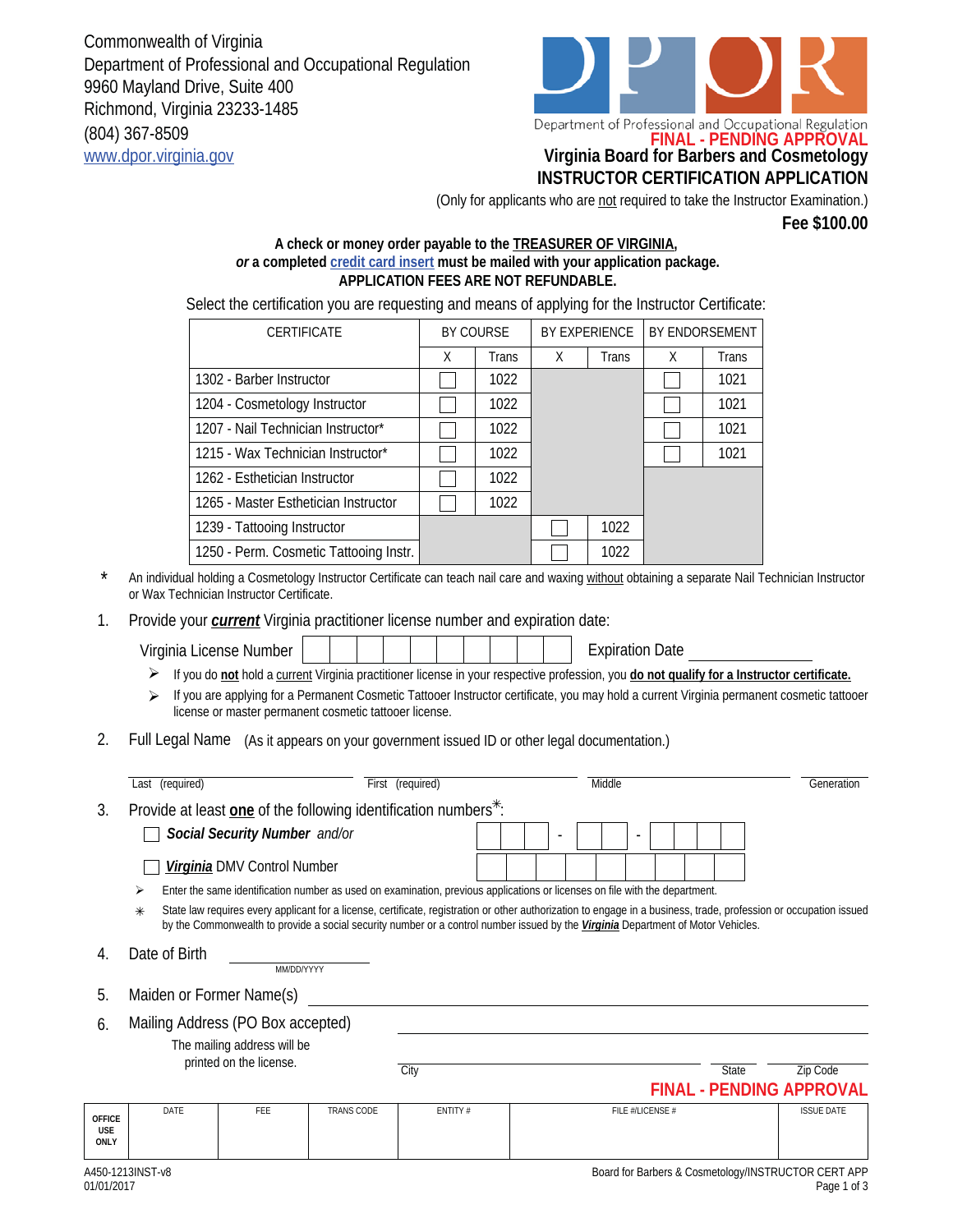## **FINAL - PENDING APPROVAL**

| 7.  | Street Address (PO Box not accepted)<br>PHYSICAL ADDRESS REQUIRED |                                                                                                    | Check here if Street Address is the same as the Mailing Address listed above.                                                                                                                                                                                                                                                                                                                                                                                                                                                                                                                                                                                                                                                                                                                                                                                                                                                                                                                            |                        |       |          |  |
|-----|-------------------------------------------------------------------|----------------------------------------------------------------------------------------------------|----------------------------------------------------------------------------------------------------------------------------------------------------------------------------------------------------------------------------------------------------------------------------------------------------------------------------------------------------------------------------------------------------------------------------------------------------------------------------------------------------------------------------------------------------------------------------------------------------------------------------------------------------------------------------------------------------------------------------------------------------------------------------------------------------------------------------------------------------------------------------------------------------------------------------------------------------------------------------------------------------------|------------------------|-------|----------|--|
|     |                                                                   |                                                                                                    | City                                                                                                                                                                                                                                                                                                                                                                                                                                                                                                                                                                                                                                                                                                                                                                                                                                                                                                                                                                                                     |                        | State | Zip Code |  |
| 8.  | <b>Contact Numbers</b>                                            |                                                                                                    |                                                                                                                                                                                                                                                                                                                                                                                                                                                                                                                                                                                                                                                                                                                                                                                                                                                                                                                                                                                                          |                        |       |          |  |
|     | <b>Email Address</b>                                              | Primary Telephone                                                                                  |                                                                                                                                                                                                                                                                                                                                                                                                                                                                                                                                                                                                                                                                                                                                                                                                                                                                                                                                                                                                          | Alternate Telephone    | Fax   |          |  |
| 9.  |                                                                   | Email address is considered a public record and will be disclosed upon request from a third party. |                                                                                                                                                                                                                                                                                                                                                                                                                                                                                                                                                                                                                                                                                                                                                                                                                                                                                                                                                                                                          |                        |       |          |  |
| 10. | No<br>Yes                                                         | VA License Number                                                                                  | Have you been <i>previously</i> licensed in Virginia as a Barber, Cosmetology, Nail Technician, Wax Technician,<br>Esthetician, Master Esthetician, Tattooer, or Permanent Cosmetic Tattooer?<br>If yes, provide your license number and expiration date below                                                                                                                                                                                                                                                                                                                                                                                                                                                                                                                                                                                                                                                                                                                                           |                        |       |          |  |
|     |                                                                   |                                                                                                    |                                                                                                                                                                                                                                                                                                                                                                                                                                                                                                                                                                                                                                                                                                                                                                                                                                                                                                                                                                                                          | <b>Expiration Date</b> |       |          |  |
| 11. | No<br>Yes<br>А.<br>В.                                             | Application by Course:<br>Application by Endorsement:                                              | Are you applying for Barber, Cosmetology, Nail Technician, or Wax Technician Instructor Certification?<br>If yes, which method are you using to apply for your Instructor Certification? Select one.<br>Which of the following Barber, Cosmetology, Nail Technician, or Wax Technician Instructor<br>courses have you successfully completed?<br>A course in teaching techniques at post-secondary level<br>Required Documentation: Transcripts and/or diploma<br>An instructor training course approved by the Virginia Board for Barbers and<br>Cosmetology under the supervision of a certified barber, cosmetology, nail<br>technician or wax technician instructor (respectively)<br>Required Documentation: Transcripts and/or diploma and a written evaluation by the instructor                                                                                                                                                                                                                  |                        |       |          |  |
|     | Certification must be mailed directly to:                         | 1.                                                                                                 | Provide an original Certification of Licensure <sup>*</sup> (dated within the last 60 days) that must be:<br>Prepared by the state board or licensing body in which you are currently licensed to<br>instruct barbering, cosmetology, nail care or waxing; and<br>Mailed in an unopened envelope with the seal or signature of the state board<br>overlaying the flap on the back of the envelope and addressed to the Virginia Board<br>for Barbers and Cosmetology.<br>Certifications of Licensure/Letter of Good Standing, must include: 1) the license/certification/registration number; 2) the initial date of<br>licensure; 3) the expiration date of the license 4) the means of obtaining licensure (i.e. exam, reciprocity, etc.) and the minimum<br>requirement that were met to qualify for licensure; and 5) all closed disciplinary actions resulting in a violation or undetermined finding.<br>Board for Barbers and Cosmetology, 9960 Mayland Drive, Suite 400, Richmond, VA 23233-1485 |                        |       |          |  |
| 12. | No                                                                |                                                                                                    | Are you applying for Esthetician or Master Esthetician Instructor Certification?                                                                                                                                                                                                                                                                                                                                                                                                                                                                                                                                                                                                                                                                                                                                                                                                                                                                                                                         |                        |       |          |  |

Yes  $\Box$  If yes, attach documentation of completing a course in teaching techniques at a post-secondary level. *Required Attachment(s):* Transcripts and/or diploma showing successful completion.